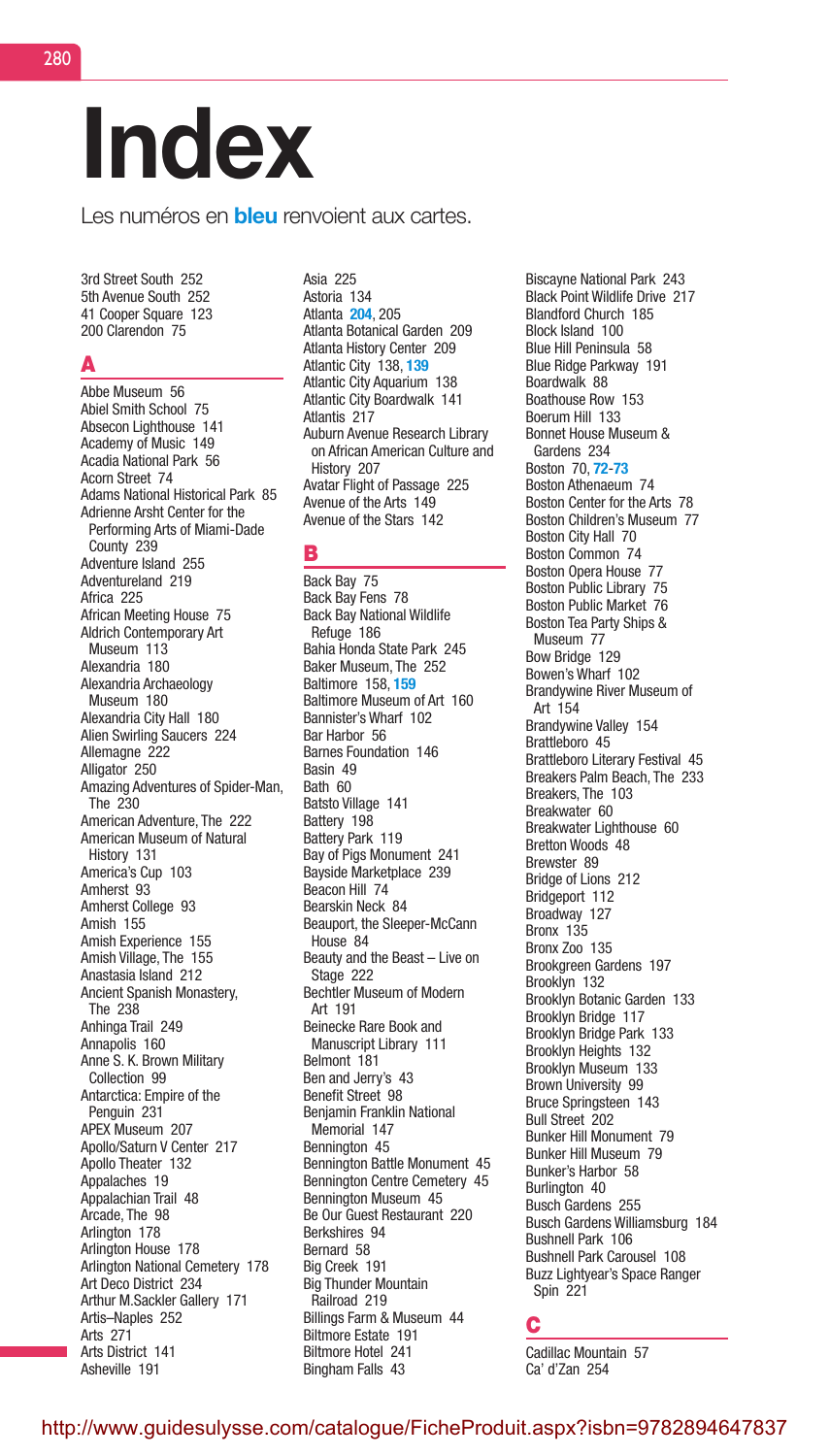Calcaire coquillier 213 Cambridge 79 Campground 91 Canada 222 Canaveral National Seashore 217 Cape Ann 83 Cape Ann Museum 84 Cape Canaveral 216 Cape Cod 86, 87 Cape Cod Museum of Natural History 89 Cape Cod National Seashore 90 Cape Elizabeth 64 Cape Hatteras 192 Cape Hatteras Lighthouse 193 Cape Hatteras National Seashore 192 Cape Henlopen State Park 163 Cape May 143 Cape May Lighthouse 143 Cape May Point State Park 143 Cape Porpoise 65 Capital City Farmers Market 44 Capitol 184 Capitol Hill 166 Captiva Island 253 Carlyle House 180 Carnegie Hall 128 Carolina Opry 196 Caroline du Nord 188, 189 Caroline du Sud 194, 195 Carriage Roads 57 Casa Monica 212 Casco Bay 62 Casinos d'Atlantic City 140 Castillo de San Marcos 213 Castle Hill 84 Cataloochee Valley 191 Cathedral Basilica of Saints Peter and Paul 147 Cathedral-Basilica of St. Augustine 212 Cathedral Church of Saint John the Divine 131 Centennial Olympic Park 207 Center Church on the Green 111 Center City 146 Central Market 155 Central Park 128 Centre Hill Museum 185 Cerisiers 172 Champlain Islands 40 Champlain Valley 40 Chappaquiddick Island 91 Charles Hayden Planetarium 75 Charles River Reservation 76 Charleston 197, 198 Charleston Museum 197 Charlestown 79 Charlestown Navy Yard 79 Charlotte 191 Château de Cendrillon 220 Chateau-sur-Mer 102 Chatham 89 Chelsea 122 Chepstow 102 Chesapeake Bay Beach 186 Chesapeake Bay Bridge-Tunnel 187 Chestnut Street 74, 82 Chihuly Collection 257 Children's Museum & Theatre of Maine 62 Chinatown 77, 120

Chincoteague National Wildlife Refuge 187 Chine<sup>2</sup>22 Christian Science Plaza 78 Christopher Columbus Waterfront Park 76 Chrysler Building 127 Church Street Marketplace 41 Cinderella Castle 220 Cinderella's Royal Table 220 Circuit Avenue 91 Circus Museum 254 Cirque du Soleil 226 Citi Field 134 City Hall 147 Clark Art Institute, The 94 Clearwater 255 Cliff Walk 101 Climat 16 Coast Guard Beach 90 Coconut Grove 242 Colonial Quarter 213 Colonial Williamsburg 184 Commonwealth Avenue Mall 75 Concord 81 Concourse, The 124 Confederate Monument 203 Congress Hall 151 Connecticut 104, 105 Connecticut College Arboretum 110 Connecticut River Museum 110 Connecticut's Beardsley Zoo 112 Conway 48 Cooper Union Building 123 Coral Castle Museum 243 Coral Gables 241 Corea Harbor 58 Coskata-Coatue Wildlife Refuge 92 Covered Bridge Museum 45 Crane Beach 84 Crane Point Hammock 244 Crane Point Museum and Nature Trail 245 Crawford Notch State Park 48 Crescent Beach 66, 100 Crescent Beach State Park 64 Crocker Park 83 Crocodile 250 Currier Museum of Art 53 Custom House 70

# D

Dalí Museum 257 Daytona 500 215 Daytona Beach 215 Daytona Beach Boardwalk 215 Daytona Beach Pier 215 Daytona International Speedway 215 Deerfield 93 Deer Isle 58 Delaware 156, 157 Delaware Art Museum 162 Delaware Center for the Contemporary Arts 162 Delaware History Museum 162 Demuth Museum 155 Despicable Me Minion Mayhem 228 Dexter's Grist Mill 88 Dickinson, Emily 92 DinoLand U.S.A. 226

DINOSAUR! 226 Disney & Pixar Short Film Festival 221 Disney's Animal Kingdom 224 Disney's Blizzard Beach 226 Disney's Hollywood Studios 222 Disney Springs 226 Disney's Typhoon Lagoon 226 Dock Square 66 Dolphin Research Center 245 Dolphin Theater 230 Domino Park 241 Donald W. Reynolds Center for American Art and Portraiture 168 Donald W. Reynolds Museum and Education Center 181 Dorchester 84 Doswell 182 Dover 162 Dudley Do-Right's Ripsaw Falls 229 Duke of Gloucester Street 184 Dumbarton Oaks 174 DUMBO 133 Dumbo the Flying Elephant 220 Dupont Circle 173 Duval Street 247

# E

East Beach 91 Eastern Promenade 64 East Haddam 110 Eastham 89 East Village 123 Echo Lake 50 ECHO, Leahy Center for Lake Champlain 41 Edgartown 91 Edison and Ford Winter Estates 252 Edson Cemetery 80 Edward C. Peters House 209 Edward MacDowell Lake 52 Elfreth's Alley 151 Elizabeth Park 108 Ellis Island 119 Elms, The 102 Emerald Necklace 78 Emily Dickinson Museum 93 Empire State Building 124 Epcot 221 Eric Carle Museum of Picture Book Art 93 Ernest F. Coe Visitor Center 249 Ernest Hemingway Home & Museum 247 ESPN Wide World of Sports Complex 226 Essex 110 Essex Steam Train & Riverboat 110 E.T. Adventure 227 États-Unis 222 Everglades City 251 Everglades National Park 248 Exchange Building 185 Expedition Everest – Legend of the Forbidden Mountain 225

# F

Fairchild Tropical Botanic Garden 242 Fairmount Park 152 Faneuil Hall 71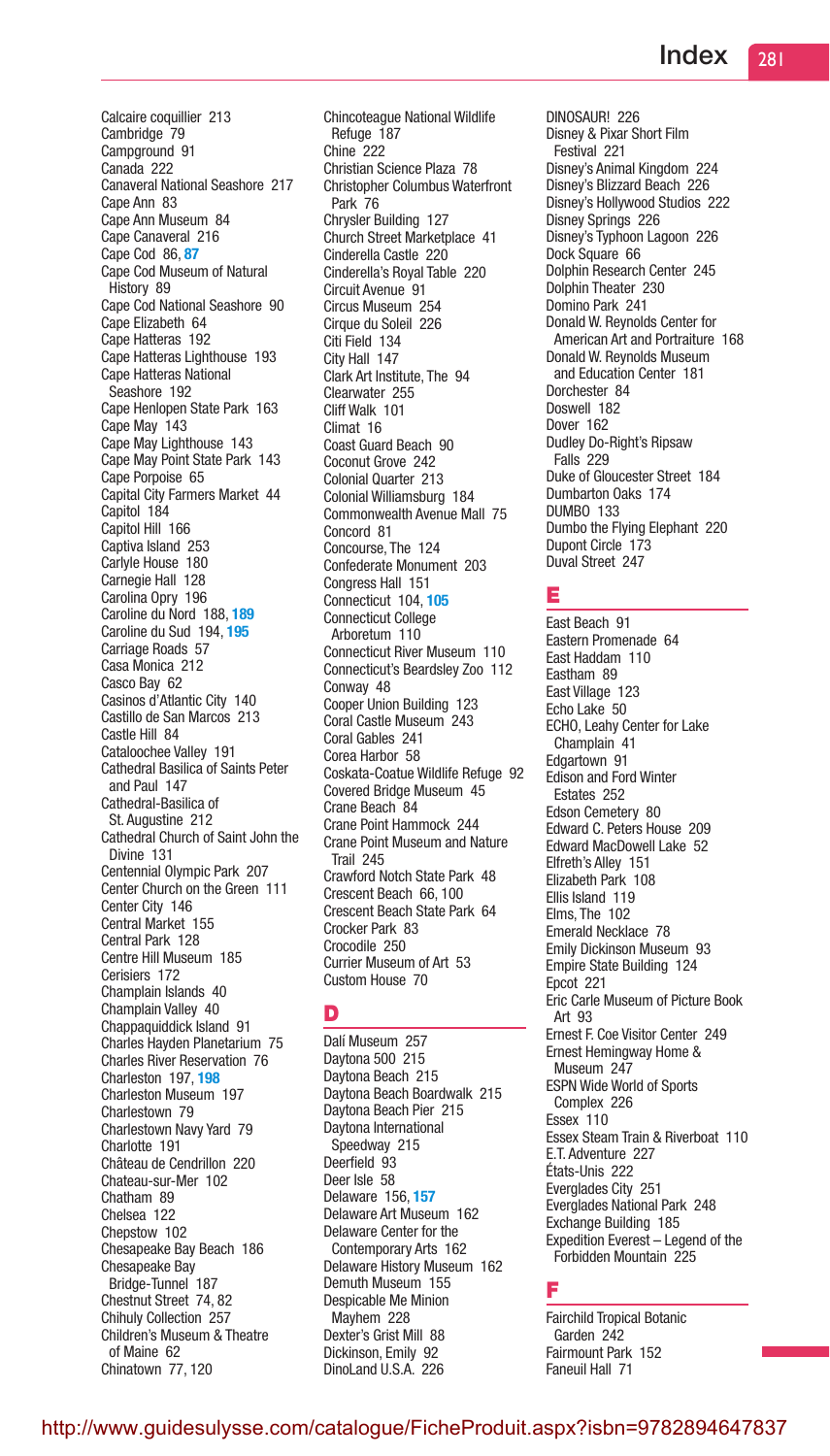Faneuil Hall Marketplace 71 Fan Pier 77 Fantasmic! 224 Fantasyland 220 Farnsworth Art Museum 59 Faune 266 Federal Hill 158 Fells Point 158 Fenway Cultural District 78 Fenway Park 78 Fernbank Museum of Natural History 209 Festival of the Lion King 225 Fifth Avenue 124 First Families Kennebunkport Museum 66 First Friday Art Walk 62 Fisher Fine Arts Library 153 Fish Pier 89 Fitzwilliam 53 Flagler College 212 Flamingo 250 Flatiron Building 123 Flatiron District 123 Flore 266 Florida Aquarium 257 Florida Grand Opera 239 Floride 210, 211 Flume Gorge 49 Flushing 134 Flushing Meadows Corona Park 134 Foggy Bottom 173 Folly Beach 198 Folly Beach Pier 198 Ford Orientation Center 181 Forsyth Park 203 Fort Constitution 51 Fort Hill 89 Fort Hill Trail 89 Fort Knox State Historic Site 59 Fort Lauderdale 233 Fort McHenry 160 Fort Myers 252 Fort Myers Beach 253 Fort Tryon Park 131 Fort Wilderness 226 Fort Williams Park 64 Four Tree Island 50 Fox Theatre 209 France 222 Franconia Notch Parkway 49 Franconia Notch State Park 49 Franklin G. Burroughs -Simeon B. Chapin Art Museum 196 Franklin Institute 147 Franklin Square 146 Frank S. Farley State Marina 141 Fredericksburg 181 Freedom Trail 70 Freeport 61 Freer Gallery of Art 171 Frenchman Bay 56 Frick Collection, The 130 Fromages du Vermont 42 Frontierland 219 Frozen Ever After 222 Future World 221

#### G

Galeries d'art de Chelsea 122 Gallery Row 252 Géographie 16

George B. Dorr Museum of Natural History 56 Georgetown 174 George Washington Bridge 131 George Washington Masonic National Memorial 180 Georgia Aquarium 207 Georgia State Capitol 205 Géorgie 200, 201 Gibbes Museum of Art 199 Gillette Castle 110 Gillette Castle State Park 110 Glazer Children's Museum 257 Gloucester 83 González-Alvarez House 213 Gooch's Beach 66 Good Harbor Beach 84 Government House Museum 212 Governor's Palace 184 Grace Church 123 Grafton 45 Gramercy Park 123 Granary Burying Ground 74 Grand Central Terminal 127 Grand Isle/South Hero Island 40 Grand Stand 198 Gran Fiesta Tour Starring The Three Caballeros 222 Grant Park 209 Great Cranberry Island 58 Great Island Common 51 Great Lawn 129 Great Point Lighthouse 93 Great Smoky Mountains 190 Great Smoky Mountains National Park 190 Greene Street 121 Green Mountain National Forest 42 Greenwich Village 121 Groton 109 Grove Street 138 Grove Street Cemetery 111 Gulf Coast Visitor Center 251 Gumbo Limbo Trail 249

# H

Halibut Point State Park 84 Hall of Presidents, The 219 Hammond-Harwood House 160 Hampton Beach 52 Hampton Beach Seafood Festival 52 Hampton Beach State Park 52 Hancock Shaker Village 95 Hanover Street 76 Happily Ever After 219 Harkness Memorial State Park 110 Harlem 131 Harriet Beecher Stowe Center 106 Harry Potter and the Escape from Gringotts 227 Harry Potter and the Forbidden Journey 229 Harry S. Truman Little White House 247 Hartford 106, 107 Harvard Art Museums 80 Harvard Square 79 Harvard University 80 Harvard Yard 80 Hatch Shell 76 Haunted Mansion 219 Hayden Planetarium 131

Henry B. Plant Museum 255 Henry Morrison Flagler Museum 233 Heritage Museums & Gardens 88 Herman Melville's Arrowhead 94 Herring Cove Beach 90 Heyward-Washington House 197 Highland Lighthouse 90 High Line, The 122 High Museum of Art 209 Hill-Physick House 152 Hillwood Estate, Museum & Gardens 175 Hirshhorn Museum and Sculpture Garden 171 Histoire 20 Historic Deerfield 93 Historic Jamestowne 185 Historic Kenmore Plantation 181 Historic Northampton 93 Historic Richmond Town 135 Historic Town Fredericksburg 181 Hogwarts Express 227 Hollywood 227 Hollywood Boulevard 222 Hollywood Rip Ride Rockit 228 Holocaust Memorial 237 Homestead 249 House of the Seven Gables 82 Hoxie House 88 Hudson River Park 120 Hudson Yards 122 Hunter House 101 Hyannis 88 Hyannis Port 88

# I

Impressions de France 222 Incredible Hulk Coaster 230 Independence Hall 151 Independence National Historic Park 151 Inner Harbor 158 Institute of Contemporary Art 77 Institute of Contemporary Art at MECA 62 Intercourse 155 Ipswich 84 Isabella Stewart Gardner Museum 78 Isle La Motte 40 Isles of Shoals 51 Italie 222 «it's a small world» 220 It's Tough to be a Bug! 225 Ivy Hall 209 Iwo Jima Memorial 179 IYRS School of Technology & Trades 102

# J

Jackie Robinson Ballpark 215 Jack Kerouac 80 Jackson 48 Jacques Marchais Museum of Tibetan Art 135 Jaffrey 53 Jamestown 184 Jamestown Settlement 185 Japon 222 Jay Peak 45 Jepson Center 203 Jeremiah Lee Mansion 83

http://www.guidesulysse.com/catalogue/FicheProduit.aspx?isbn=9782894647837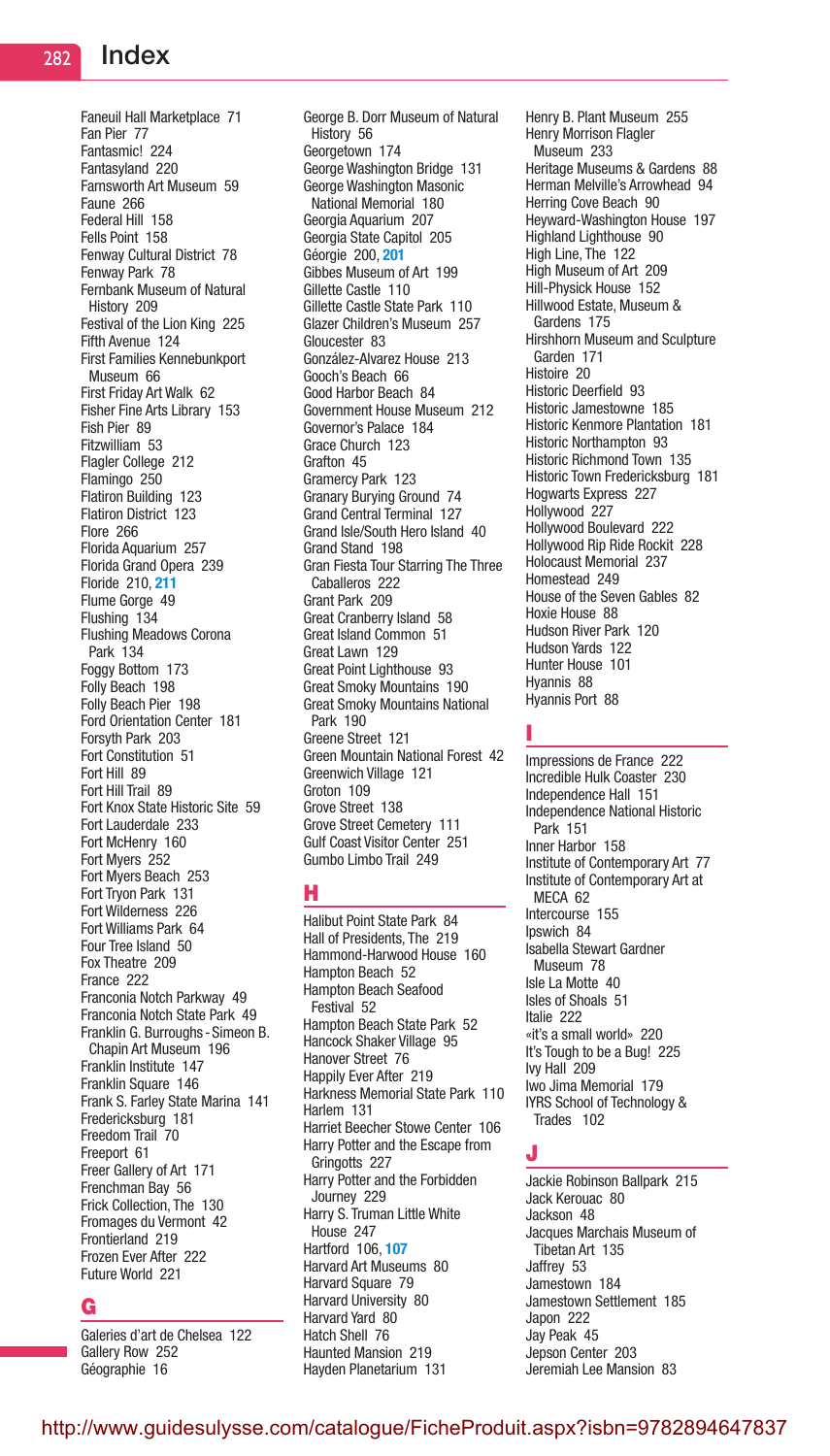Jersey City 138 Jeux olympiques d'Atlanta 206 J.N. "Ding" Darling National Wildlife Refuge 253 John and Mable Ringling Museum of Art 253 John Brown House Museum 99 John Carter Brown Library 99 John F. Kennedy Center for the Performing Arts, The 173 John F. Kennedy Hyannis Museum 88 John F. Kennedy Presidential Library and Museum 84 John Hay Library 99 John Paul Jones House 50 John Pennekamp Coral Reef State Park 244 Johnson Victrola Museum 163 Joseph Manigault House 197 Joseph Sylvia State Beach 91 Journey To Atlantis 230 Jungle Cruise 219 Jungle Island 239 Jurassic Park River Adventure 229

# K

Kali River Rapids 225 Kancamagus Highway 48 Kennebunk Beach 66 Kennebunkport 65 Kennedy Space Center 217 Kennedy Space Center Bus Tour 217 Kennedy Space Center Visitor Complex 217 Kerouac Commemorative Monument 80 Kerouac Park 80 Key Biscayne 242 Keyes Beach 88 Key Largo 244 Keys 244 Key West 246, 247 Kilimanjaro Safaris 225 Kimmel Center for the Performing Arts 149 King Center, The 207 King's Chapel 70 King's Chapel Burying Ground 70 Kingscote 102 Kings Dominion 182 King Street 180 Kraken 230

# L

Lac Champlain 40 Lake Champlain Maritime Museum 42 Lake Worth Lagoon 233 Lancaster 155 Lancaster County 154 Lancaster Museum of Art 155 Landing, The 226 Land, The 221 Laumeister Art Center at Southern Vermont College 45 LC-39 Observation Gantry 217 Lenox 95 Leonard P. Zakim Bunker Hill Bridge 75 Lewes 163 Lexington Avenue 191

Liberty Bell 151 Liberty Bell Center 151 Liberty Science Center 138 Liberty Square 219 Liberty State Park 138 Library of Congress 166 Lido Key 254 Lightner Museum 212 Lincoln 49 Lincoln Memorial 172 Litchfield Hills 113 Little Cranberry Island 58 Little Havana 240 Little Italy 120 L.L. Bean 61 Lobster Cove 60 Lockwood-Mathews Mansion Museum 112 Locust Point 160 Locust Walk 153 Logan Square 146 Loisirs 260 Long Island City 134 Longnook Beach 90 Longwood Gardens 154 Louisa May Alcott's Orchard House 81 Lowell 80 Lowell Celebrates Kerouac! 80 Lowell National Historical Park 80 Lower East Side 120 Lower Keys 245 Luce Foundation Center for American Art 168 Lyman Allyn Art Museum 110

# M

Madaket Beach 93 Magic Kingdom 219 Magnolia Plantation & Gardens 199 Maharajah Jungle Trek 225 Maine 54, 55 Maine Historical Society Museum 62 Maine Lighthouse Museum 59 Maine Maritime Museum 60 Main Street 92, 93 Main Street, U.S.A. 219 Maison-Blanche 168 Mako 231 Mall 129 Mallory Square 247 Manchester 53 Manchester-by-the-Sea 83 Manhattan **116**, 117 Manhattan Bridge 120 Manta 231 Many Adventures of Winnie the Pooh, The 220 Marathon 244 Marblehead 82 Marble House 103 Marconi Beach 90 Marconi Station 90 Margaret Mitchell House 209 Marginal Way 67 Marie Selby Botanical Gardens 254 Maritime Aquarium 113 Maritime Gloucester 84 Marketplace 226 Market Square 180 Mark Twain House & Museum 106

Maroc 222 Marsh-Billings-Rockefeller National Historical Park 44 Martha's Vineyard 91 Martin Luther King, Jr. 208 Martin Luther King, Jr. National Historical Park 207 Marvel Super Hero Island 230 Maryland 156, 157 Maryland State House 160 Mashantucket Pequot Museum & Research Center 109 Mashantucket Pequot Reservation 109 Massachusetts 68, 69 Massachusetts Institute of Technology 80 Massachusetts Museum of Contemporary Art 94 Massachusetts State House 74 MASS MoCA 94 Mattatuck Museum 113 Maurice A. Ferré Park 239 Máximo Gómez Park 241 Mayflower II 86 Mead Art Museum 93 Meatpacking District 122 Memorial Hall Museum 94 Menemsha 91 Merritt Island 217 Merritt Island National Wildlife Refuge 217 Met Breuer 130 Met Cloisters, The 131 Metromover 238 Metropolitan Museum of Art 130 Mexique 222 Miami 234, 235 Miami Children's Museum 240 Miami City Ballet 239 Miami Seaquarium 242 Mickey's PhilharMagic 220 Middle Beach 66 Middle Keys 244 Middleton Place 197 Midtown East 124 Midtown Newport 101 Midtown West 127 Mile of History 98 Miller State Par 53 Mingus Mill 190 Mint Museum 191 Mint Museum Randolph 191 Mint Museum Uptown 191 Minute Man National Historical Park 81 Mission: SPACE 221 **MIT 80** MM 0 247 Moffatt-Ladd House 50 Mohegan Bluffs 100 Mohegan Trail 100 MoMA PS1 134 Monhegan Island 60 Monhegan Museum of Art & History 60 Monomoy National Wildlife Refuge 89 Monsters, Inc. Laugh Floor 221 Montague Street 132 Monte Cristo Cottage 110 Montpelier 44 Montshire Museum of Science 44 Monument Avenue 45, 183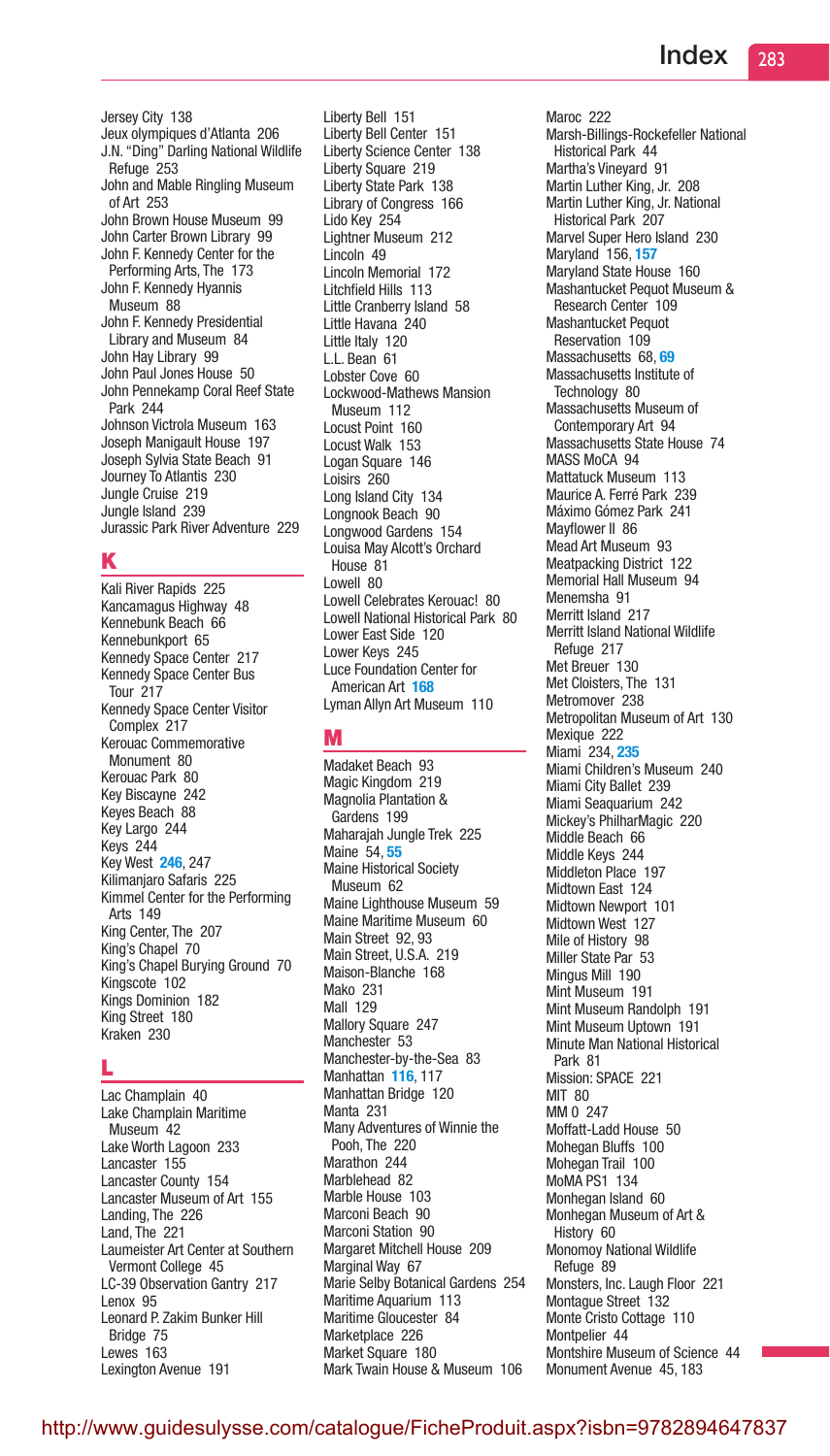MOSI 255 Mother Church Extension 78 Mother's Beach 66 Mott Street 120 Mountain Farm Museum 190 Mount Auburn Cemetery 80 Mount Cammerer 191 Mount Desert Island 56 Mount Desert Island Historical Society Museum & Gardens 58 Mount Greylock State Reservation 94 Mount Holyoke Range State Park 93 Mount Monadnock 53 Mount Sugarloaf 93 Mount Vernon 160, 180 Mount Vernon Street 74 Mount Washington 48 Mount Washington Cog Railway 48 Mt. Mansfield Auto Toll Road 43 Mt. Washington Auto Road 48 Mulberry Street 120 Muppet Vision 3D 224 Museum of African American History 75 Museum of Arts & Sciences 215 Museum of Discovery and Science 234 Museum of Fine Arts 78, 257 Museum of Modern Art (MoMA) 127 Museum of Newport History 101 Museum of Science 75 Museum of Science & Industry 255 Museum of the American Revolution 151 Museum of the Moving Image 134 Myakka River State Park 254 Myrtle Beach 196 Myrtle Beach Boardwalk 196 Myrtle Beach SkyWheel 196 Myrtle Beach State Park 196 Mystic 108 Mystic Aquarium 108 Mystic River Bascule Bridge 108 Mystic Seaport Museum 109

# N

Nantucket 92 Naples 252 NASCAR Hall of Fame 191 Nathalie P. and Alan M. Voorhees Archaearium 185 National 9/11 Pentagon Memorial 179 National Air and Space Museum 169 National Aquarium 158 National Bonsai & Penjing Museum 175 National Capitol Columns 175 National Constitution Center 151 National Gallery of Art 169 National Geographic Museum 173 National Key Deer Refuge 245 National Mall 168 National Museum of African American History and Culture 171 National Museum of African Art 171

National Museum of American History 171 National Museum of Natural History 171 National Museum of the American Indian 169 National Portrait Gallery 168 National September 11 Memorial 118 National September 11 Museum 118 National Zoo 174 Naumkeag 95 Nauset Beach 89 Nauset Light Beach 90 Naval Air Station Wildwood Aviation Museum 143 Newark Avenue 138 New Bedford 86 New Bedford Whaling Museum 86 New Bedford Whaling National Historical Park 86 New Britain 113 New Britain Museum of American Art 113 Newbury Street 75 New Castle 51 New England Aquarium 76 New England Ski Museum 49 Newfane 45 Newfane Village Historic District 45 Newfound Gap 190 New Hampshire 46, 47 New Haven 110, 112 New Jersey 136, 137 New London 110 New Museum 120 Newport 101 New York 114, 115 New York Botanical Garden 135 New York Hall of Science 134 New York Public Library 124 Nickerson State Park 89 Nobska Point Lighthouse 88 Norman Rockwell Museum 95 North Adams 94 Northampton 93 North Beach 89 North Carolina Museum of Art (NCMA) 192 North Carolina Museum of History 192 North Carolina State Capitol 192 North End 76 North Hero Island 40 North Lighthouse 100 Norvège 222 Norwalk 112 Norwich 44, 108 Noyes Arts Garage 141 NSU Art Museum Fort Lauderdale 234

# O

Oak Bluffs 91 O Canada! 222 Ocean Beach Park 110 Ocean Drive 103, 237 Ocean Path 56 Ocean Science Discovery Center 88 Oconaluftee Valley 190 Oconaluftee Visitor Center 190

Ocracoke 193 Ocracoke Island 193 Oculus 118 Odiorne Point State Park 51 Ogunquit 66 Ogunquit Beach 67 Ogunquit Museum of American Art 67 Old City 151 Olde Mistick Village 109 Oldest House, The 213 Old First Church 45 Old Harbor 100 Old House at Peace Field 85 Old Manse 81 Old Naples 252 Old North Church 76, 77 Old Orchard Beach 64 Old Port 62 Old South Meeting House 70 Old State House 71 Old State House (Dover) 162 Old Stone House 174 Old Town 180 Old Town House 83 Once Upon A Time 219 One Fish, Two Fish, Red Fish, Blue Fish 230 One World Trade Center 118 Opera House 59 Orleans 89 Otter Cliff 57 Outer Banks (OBX) 192 Outer Bellevue Avenue 102 Owens-Thomas House & Slave Quarters 202 Owls Head Transportation Museum 60

# P

Pacific Point Preserve 231 Pahayokee Overlook 250 Palace Playland 65 Palm Beach 233 Pamlico Sound 193 Pandora – The World of Avatar 225 Paper House 84 Parcs nationaux 268 Park Avenue 124 Park Loop Road 56 Parson's Beach 66 Paul Revere House 76 Peabody Essex Museum 82 Peabody Museum of Archaeology & Ethnology 80 Peirce Island 51 Penn Museum 153 Penn's Landing 152 Pennsylvania Academy of the Fine Arts (PAFA) 148 Pennsylvania Dutch Country 154 Pennsylvannia Dutch Country 155 Penobscot Narrows Bridge & Observatory 59 Pentagon 179 Pérez Art Museum Miami 239 Perkins Cove 67 Peterborough 52 Petersburg 185 Philadelphia Museum of Art 152 Philadelphia Zoo 153 Philadelphie 146, 148-149 environs 145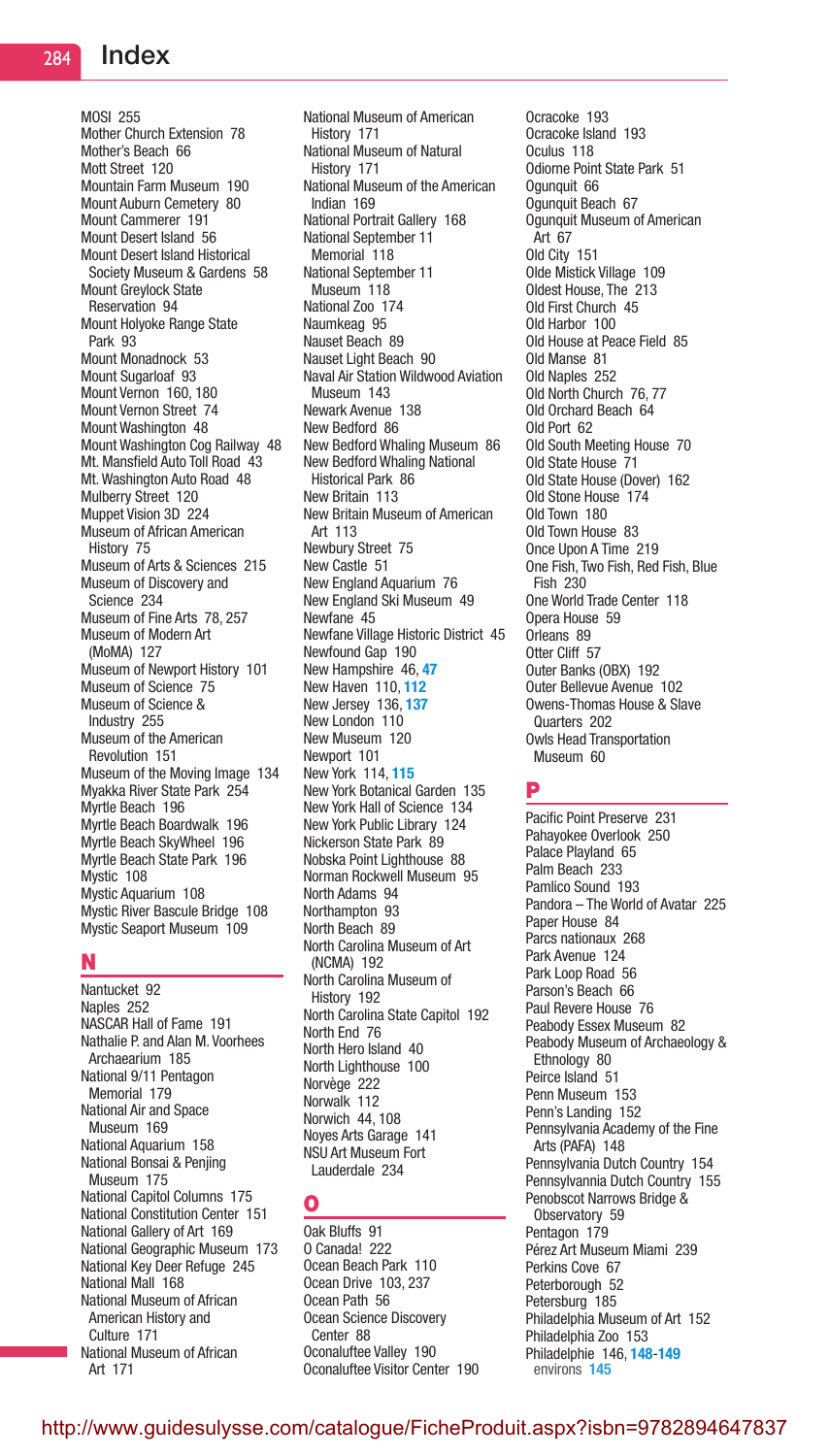Phillip and Patricia Frost Museum of Science 239 Phillips Collection 173 Phippsburg 61 Pier 65 Pilgrim Hall Museum 86 Pilgrim Monument and Provincetown Museum 90 Pineapple Fountain 198 Pineland Trail 249 Pinkham Notch 48 Pirates of the Caribbean 219 Pittsfield 94 Playalinda Beach 217 Plaza de la Constitución 212 Plein air 260 Plimoth Plantation 86 Plymouth 44, 86 Plymouth Artisan Cheese 44 Plymouth Rock 86 Point, The 101 Pond, The 129 Ponts couverts 49 Popeye & Bluto's Bilge-Rat Barges 230 Popham Beach State Park 61 Port Everglades 234 Portland 62.63 Portland Head Light 64 Portland Museum of Art 62 Portland Observatory 64 Portsmouth 50 Powel House 152 Prescott Park 50 President Calvin Coolidge State Historic Site 44 Prince Charming Regal Carrousel 220 Production Central 228 Promenade 132, 143 Prospect Park 133 Prospect Terrace Park 99 Providence 98, 99 Providence Athenæum 98 Province Lands 90 Provincetown 90 Prudential Center 78 Public Garden 75

# Q

Queens 134 Queens Zoo 134 Quincy 84 Quincy Market 71

# R

Race Point Beach 90 Race Through New York Starring Jimmy Fallon 228 Radio City Music Hall 127 Railroad Museum of Pennsylvania 155 Rainbow Row 199 Raleigh 192 Ray and Maria Stata Center 80 Reading Terminal Market 148 Red Rocks Park 41 Reflections of China 222 Rehoboth Beach 163 Renwick Gallery 168 Resort Area Beach 186 Revenge of the Mummy 228 Revere, Paul 78

Rhode Island 96, 97 Rhode Island State House 98 Rhododendron State Park 53 Richmond 182 Ridgefield 113 RISD Museum 98 Rising Sun Tavern 182 Rittenhouse Square 146 River Arts District 191 Rivers of Light 226 River Street 203 Robert Frost Interpretive Trail 43 Robots audio-animatroniques 219 Rockefeller Center 124 Rocket Garden 217 Rockland 59 Rockland Harbor Trail 60 Rock 'n' Roller Coaster Starring Aerosmith 222 Rockport 84 Rockport Harbor 84 Rocky 153 Rocky Neck Art Colony 84 Rodin Museum 153 Rodman's Hollow 100 Ronks 155 Rose Center for Earth and Space 131 Rosecliff 103 Route 1A 51 Row, The 122 Royal Palm Information Station and Bookstore 249 Royaume-Uni 222 Rye 51 Rye Harbor 52

# S

Salem 82 Salem Common 82 Salem Maritime National Historic Site 82 Salem Street 76 Salem Witch Museum 82 Sand Bar State Park 41 Sand Beach 56 Sandbridge Beach 186 Sandwich 86 Sandwich Glass Museum 88 Sandy Neck Beach 88 Sanibel Island 253 Sankaty Head Lighthouse 93 Sarasota 253 Savannah 202 Savannah Historic District 202 Savannah Riverfront 203 Schermerhorn Row Block 118 Schoodic Head 58 Schoodic Peninsula 58 Schwartz Center for the Arts 162 Seacoast Science Center 51 Sea Gull Pier 187 Sea Lion and Otter Theater 231 Seamen's Bethel 86 Seaport Aquarium 143 Seaport District 76 Searsport 59 Seashore Trolley Museum 66 Seas with Nemo & Friends, The 221 SeaWorld Orlando 230 Seuss Landing 230 Seven Dwarfs Mine Train 220

Seven Mile Bridge 245 Shark Encounter 231 Shark River 250 Shark Valley Loop Road 250 Shark Valley Visitor Center 250 Shed, The 122 Shelburne 41 Shelburne Farms 42 Shelburne Museum 42 Shelburne Vineyard 42 Shore Path 56 Shrek 4-D 228 Siasconset 93 Siesta Key 254 Siesta Key Beach 254 Simpsons Ride, The 227 Singing Beach 83 Skull Island: Reign of Kong 229 Skywalk Observatory 78 Slater Memorial Museum 108 Sleeping Giant State Park 112 Slinky Dog Dash 224 Smith College Museum of Art 93 Smith Family Farm 209 Smithsonian 170 Smithsonian American Art Museum 168 Smithsonian Institute 170 Smithsonian's National Zoological Park 174 Smugglers' Notch 43 Smugglers' Notch State Park 43 Snow Farm Vineyard 40 Soarin' Around the World 221 Society Hill 152 SoHo 120 Solomon R. Guggenheim Museum 130 Somesville 58 SoNo 113 Sorcières de Salem 82 South Beach 89, 234, 236 South Burlington 41 South Carolina Aquarium 197 Southeast Light 100 South End 77 Southernmost Point 248 South Street Seaport 118 Space Mountain 221 Spaceship Earth 221 Splash Mountain 219 Sports Museum 75 St. Armands Circle 254 Star Tours – The Adventures Continue 224 Star Wars: A Galactic Spectacular 222 Star Wars: Galaxy's Edge 224 State Capitol 106 Staten Island 135 Staten Island Ferry 119 Statue de la Liberté 119 Statue of Liberty 119 Statue of Liberty Museum 119 St. Augustine 212 Stepping Stones Museum for Children 112 Sterling Memorial Library 111 St. George Street 213 St. Marks Church in-the-Bowery 123 St. Marks Place 123 Stockbridge 95 Stone Mountain Park 209